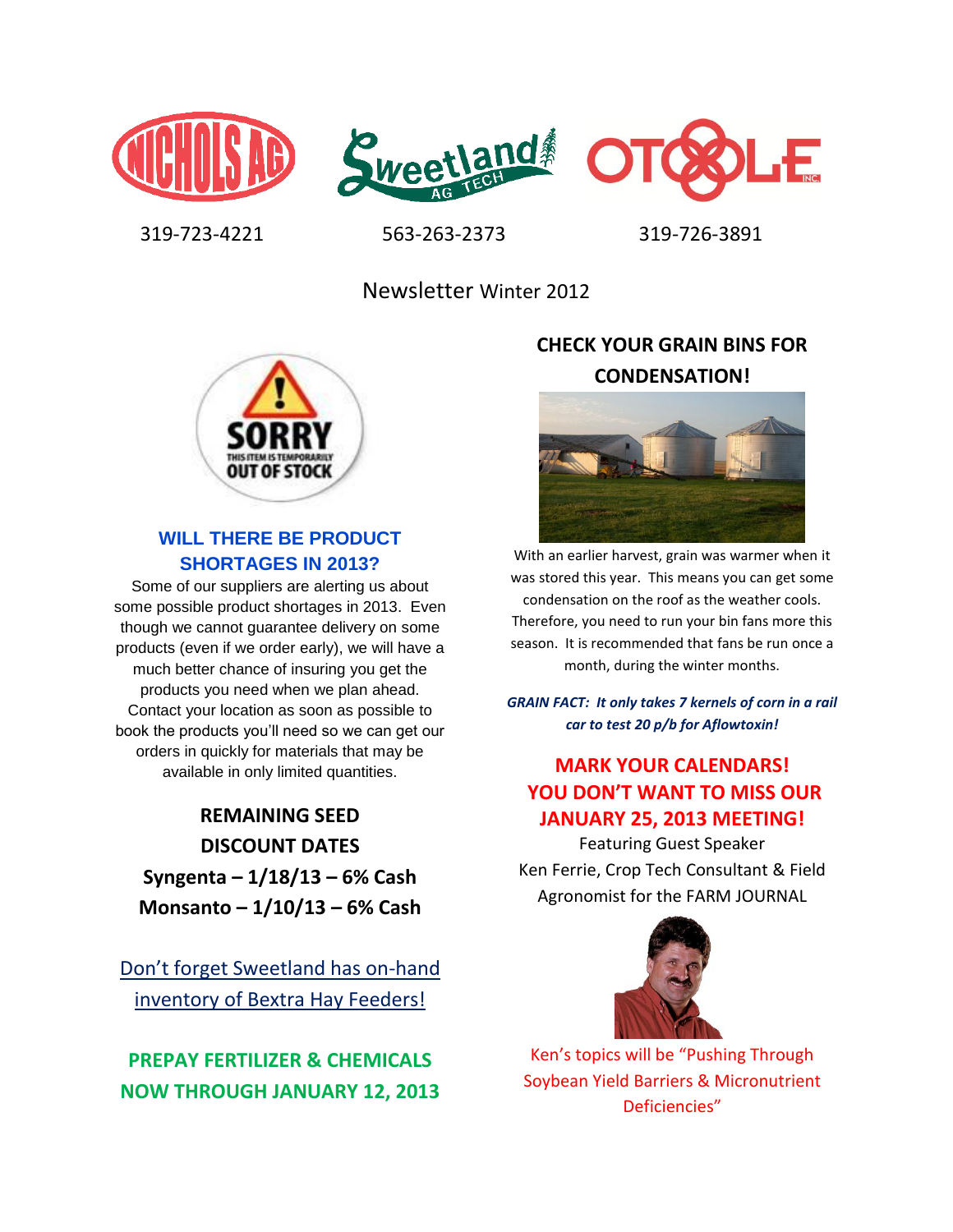

### **LOW RIVER LEVELS AFFECT BARGE TRAFFIC**

The Mississippi River at St. Louis is forecast to drop to near-record lows by the end of the month. Some elevators along the Mississippi have stopped selling beans to the Gulf due to uncertainty of being able to deliver cargo to the Gulf. They plan on continuing to

buy crops as long as they have storage. Rail shipments to export terminals as of November 14<sup>th</sup> were up 16% compared to 2011, with south bound barge traffic down 29% and north bound traffic down 8.9%. This situation will affect shipments of fertilizer, petroleum and all raw materials if it continues.



## **WE ARE CONTINUALLY SEARCHING FOR NEW SOLUTIONS!**

This spring O'Toole Inc. worked with Mosaic to test an experimental potash product they have tested in their labs for a couple of years. We did 13 different sites with two side-by-sides on each site. We did not see much if any yield response. There were a couple of the trials on some lighter ground that may have shown some response, but the results were not consistent.

O'Toole Inc. also tested a product from a Canadian company called Bioboost on soybeans. This test was sprayed on with the post roundup pass. This product did show some visual response but we did not measure any yield response. The company

expressed interest in trying the product again next year as they would like to see if they get different results in a "normal" rainfall year.

Sweetland Ag Tech tested Grow Plex as a seed treatment to enhance yield. However, the results were inconclusive with only a 2 bushel increase in soybean yield and no increase in corn yield.

### **We want to thank all those customers who participated in the trials.**



## **Resistant Weeds are in Iowa (according to Iowa State University)**

A majority of the common waterhemp populations from the 2011 collections in Iowa demonstrated multiple herbicide resistance. 29% of the Iowa waterhemp was resistant to PSII (Atrazine) herbicides and glyphosate. 32% of those tested had evolved resistance to two sites of herbicide action. 37% of the population of those tested had evolved to three sites of action and finally 2% of the populations evaluated were sensitive to five different herbicide sites of action. Better management of weeds in Iowa is of utmost importance. There have not been any new herbicides sites of action discovered and made commercially available in over 20 years and the likelihood of having a truly new herbicide in the next ten years is not good. **Thus it is critical we begin to use the available products more wisely and include more diverse weed management tactics in order to maintain effective weed management.**

**We do have a strategy in place to combat this problem. See your location representative for more details!**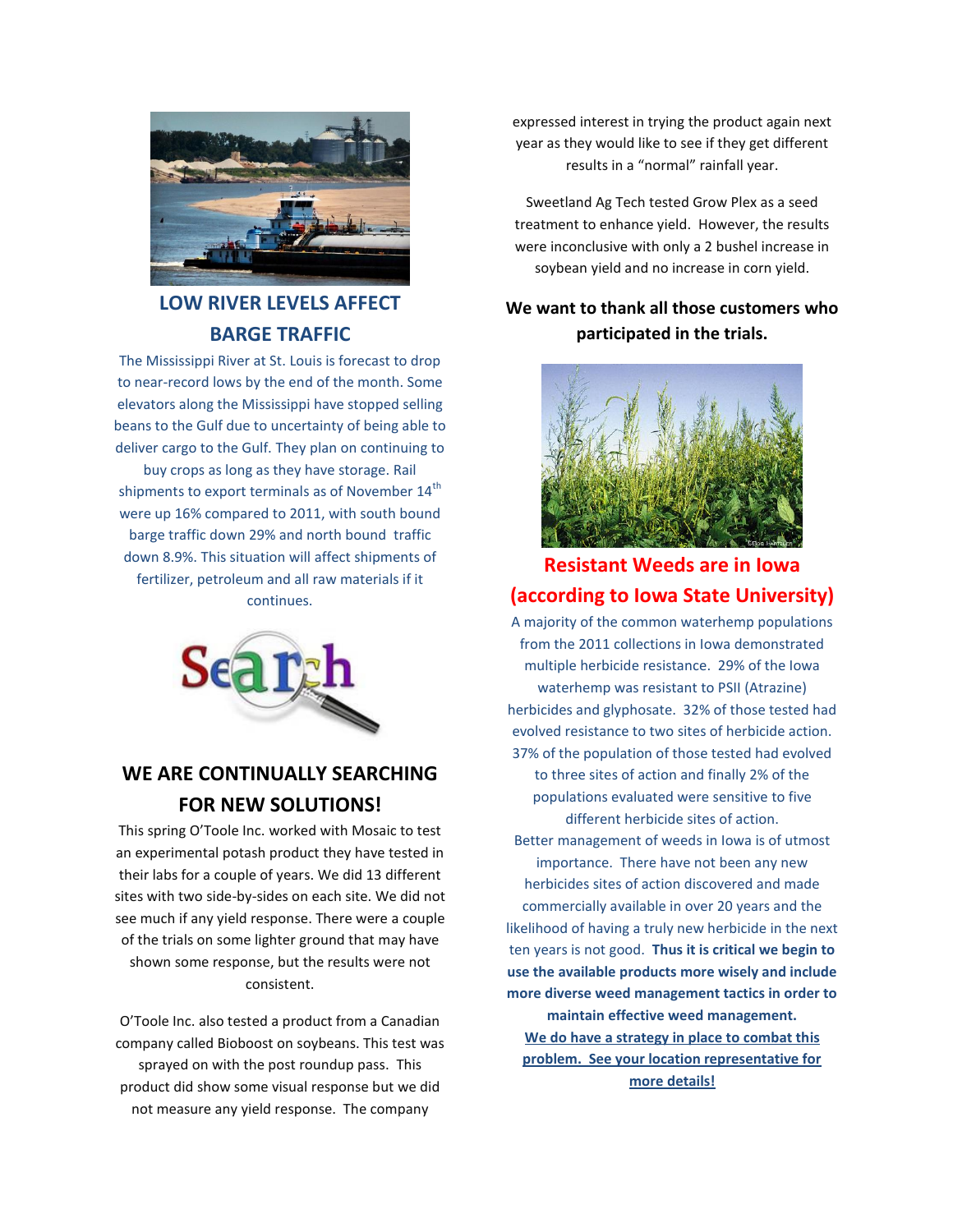**Congratulations to the 2012 Yield Competition Winners! Read on to learn about the results and how these customers optimized their yield!**







**Soybean (Asgrow 2931) winner: Gary McCullough – 63.5 bushel\acre Gary credits the high yield to proper soil management practices and genetics that he uses on his farm.**

Other soybean yields in the competition were 56.51, 53.13, 52.47 and 51.49 bu/cre



CORN WINNER



**Corn winner DK63-43: Rob Grimm – 263.3 bushel\acre Rob credits the high yield to genetics and the use of 20 in. rows that he and his family adopted two years ago.**

Other corn yields in the competition 248.5, 240.31, 223.05 and 215.56 bu/acre.





**Soybean (S30-F5) winner: Tim Whittaker/Da Es Ro Farms – 78.92 bushel\acre**

**Tim contributes the winning yield to good crop management which included fertility, fungicide and insecticide application.**

Other soybean yields in the competition were 58.61, 62.52 and 72.85 bu/acre.